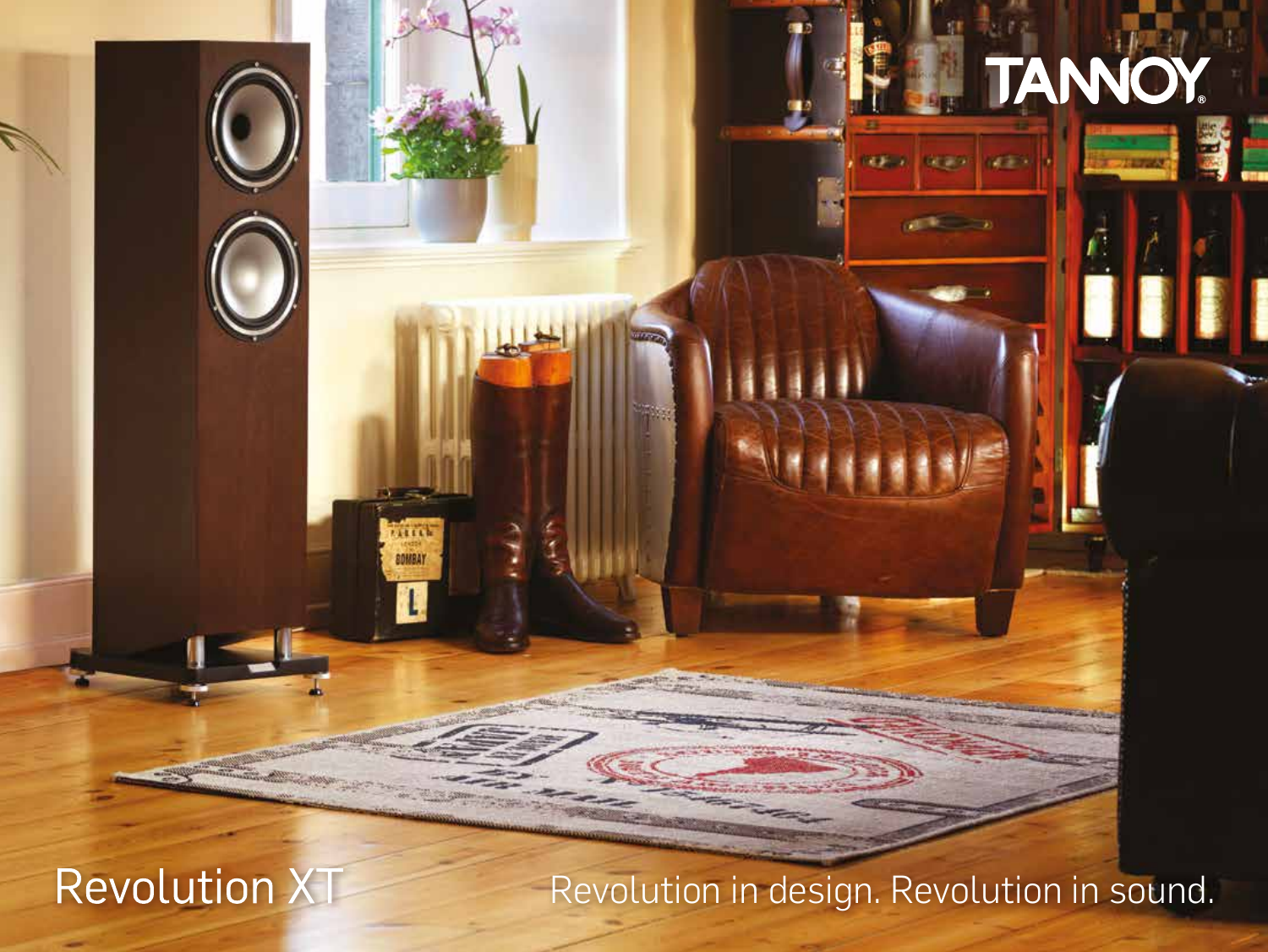# A true Revolution in loudspeaker design

Revolution XT marks a fundamental leap forward in loudspeaker design and the realisation of some of Tannoy's most radical and forward thinking technologies. A revolutionary new Dual Concentric™ driver, innovative dual cavity reflex coupled enclosures and ground breaking acoustic engineering result in a truly class-leading series of loudspeakers.

Revolution XT's new Dual Concentric driver, with its Omnimagnet™ motor and Torus Ogive Waveguide™, is the most significant update to the Dual Concentric concept in its 65-year history. An even smoother response, improved dispersion, outstanding imaging and greater musical dynamics, all build on the underlying strengths of Tannoy's world renowned point source driver technology.

Internally, Revolution XT cabinets are as radical as the new driver. Tannoy's pioneering dual cavity coupled reflex system and downward firing external port delivers the Revolution series' most tuneful and musically coherent bass response to date. The complex internal design is further perfected with an integrated plinth that provides a uniform and predictable low frequency interface to the listening environment, delivering the deepest bass notes with ease.

Hand built with premium audiophile components, the crossover's 'simple straight' design philosophy provides an ultra-clean signal path to retain the utmost musical information. Large, gold-plated bi-wire binding posts allow a robust cable connection for reliable signal transfer.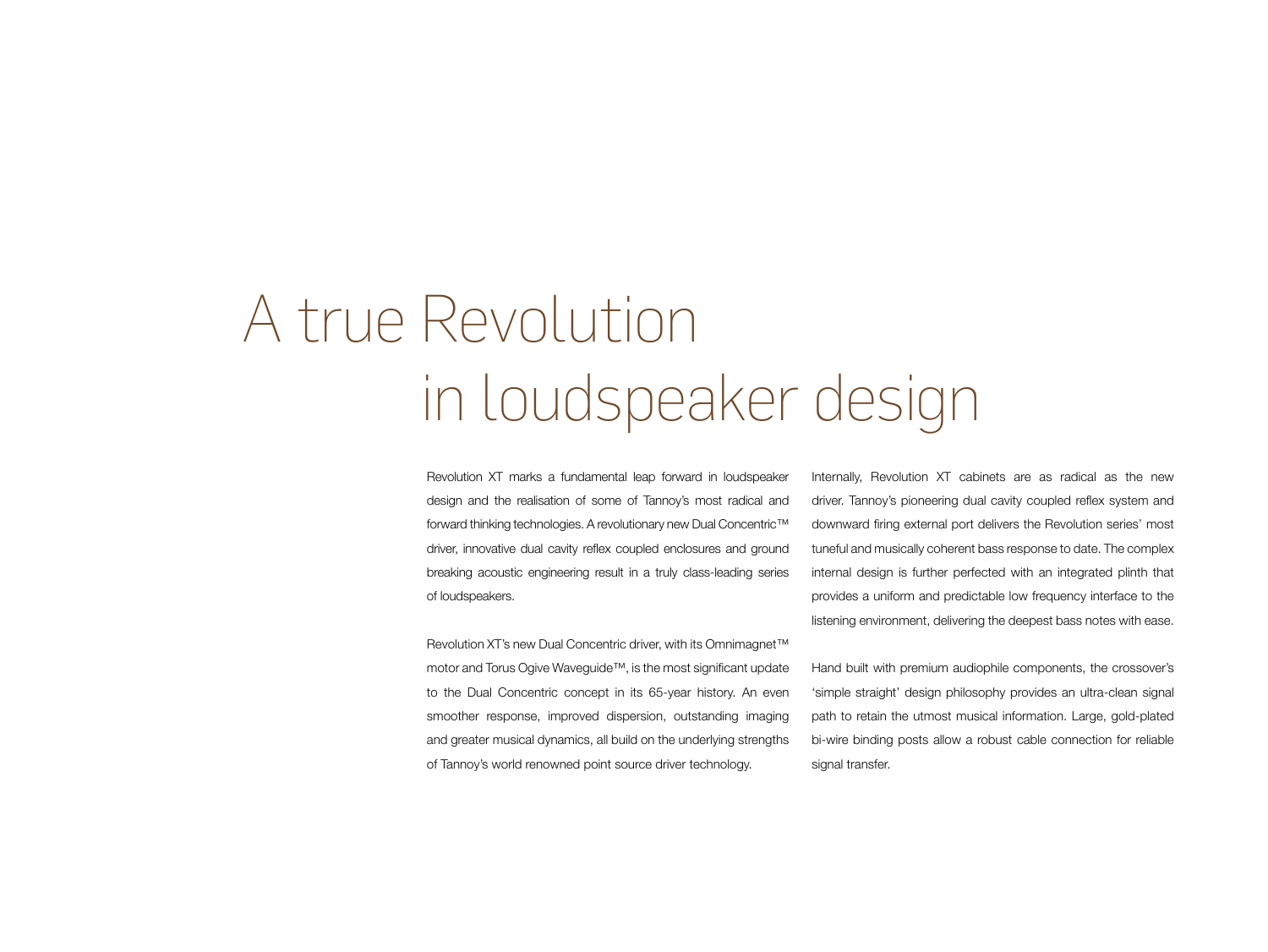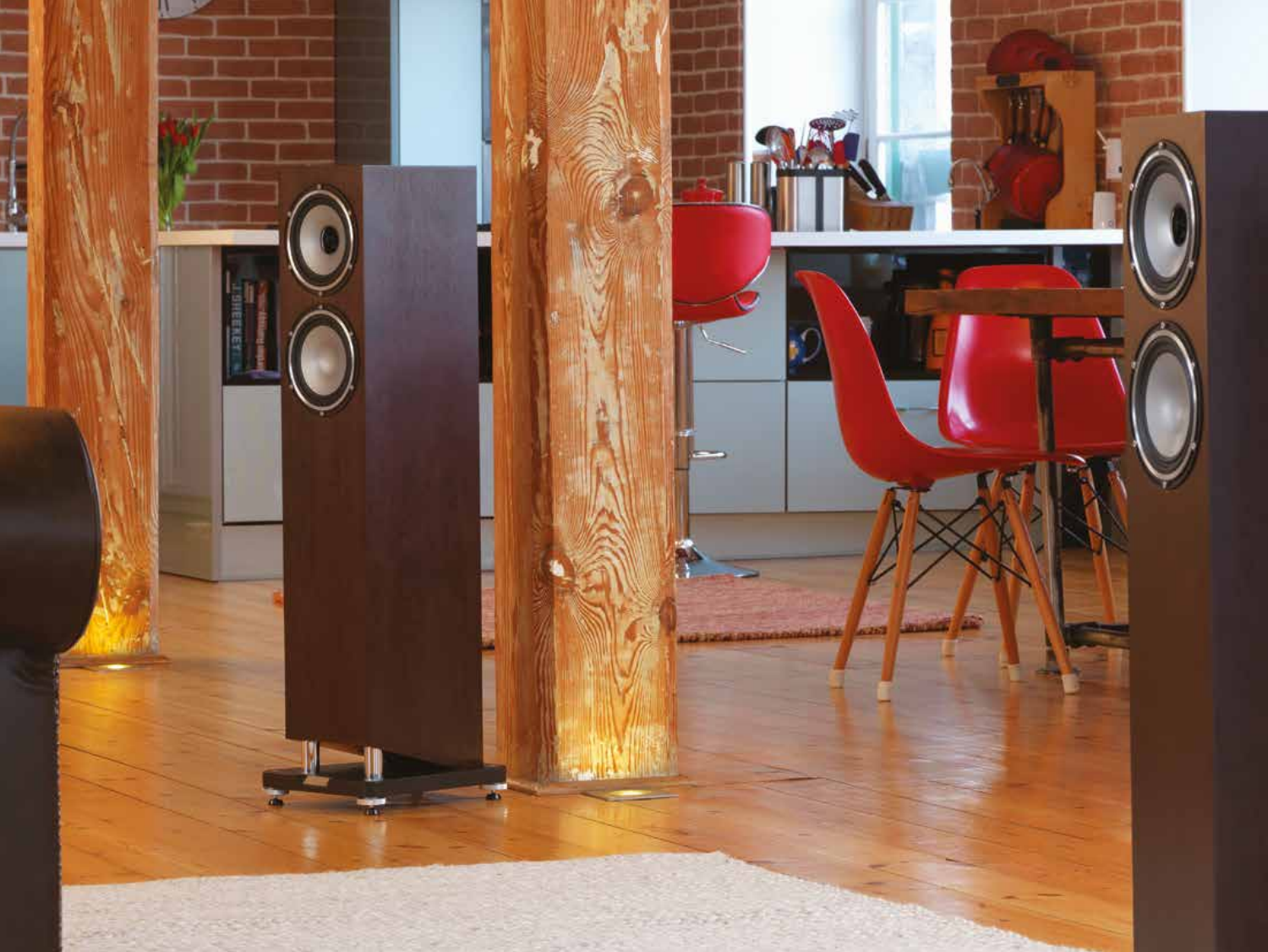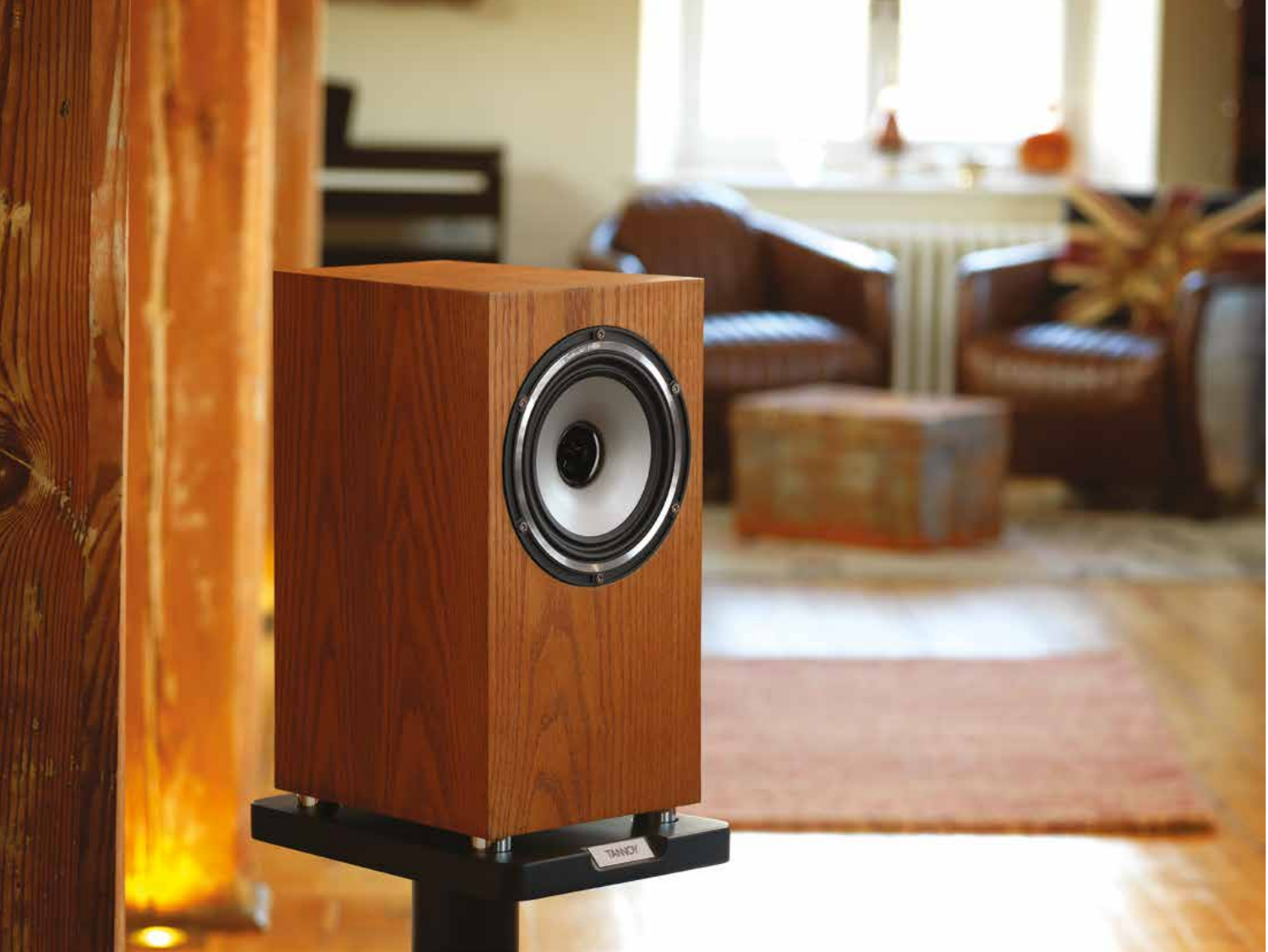

## A Revolution reinvented

#### The Omnimagnet Dual Concentric driver

The parameters available to achieve a high level of audio performance are dictated by established acoustic design principles. Any improvement to an already impeccable driver design is therefore a tough challenge. Utilising the latest electro-acoustic research and tools, this was the task for Tannoy's team of highly experienced engineers whilst developing a new drive unit for the Revolution XT series.

The Omnimagnet Dual Concentric is a completely new interpretation of Tannoy's proprietary point source drive unit philosophy; a major milestone in more than 65 years of the company's audio research and development. A revolutionary new HF diaphragm and waveguide have been combined with a single magnet to deliver notable performance advantages.

Providing wider high frequency directivity, the HF diaphragm and the precision engineered Torus Ogive Waveguide have been brought further forward. Based on innovative new patent pending design principles, the shallower waveguide improves dispersion, gives more headroom and enables a higher crossover point. Essential to achieving the desired directivity improvements, the wavefront expands at a faster rate, delivering articulate and precise reproduction, both on and off-axis, through closer acoustic centre alignment and phase coherence.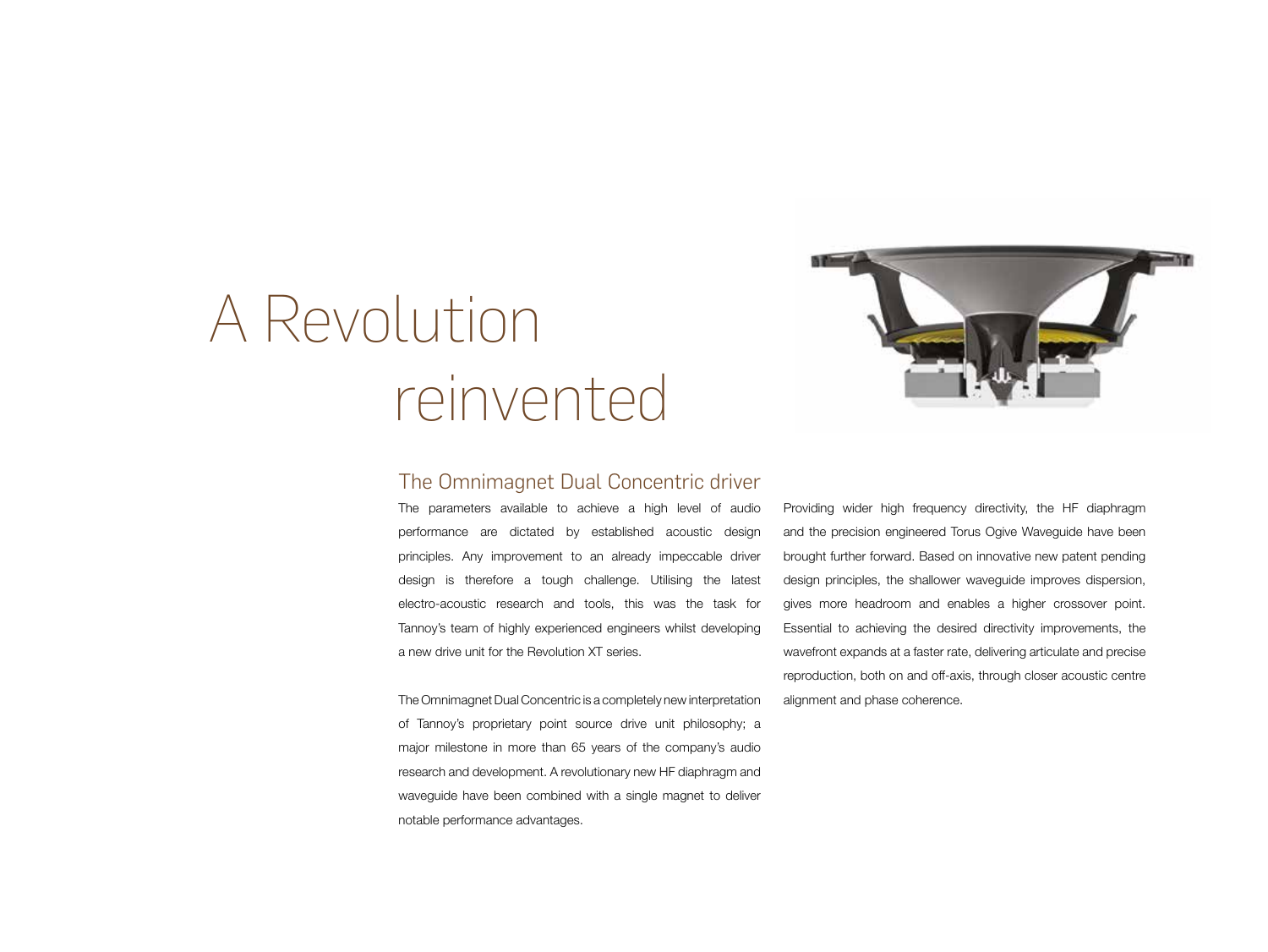## Dual-cavity reflex coupled cabinet

Revolution XT cabinets feature a radical reflex coupled dual cavity design. This cabinet optimises performance of the new Omnimagnet Dual across extremely low to mid-bass frequencies. This further refines instrumental accuracy and communication throughout the lower registers. The culmination of three years Tannoy R&D, the system also reduces vertical standing waves within the cabinet, leading to exceptionally tight, tuneful and controlled bass down to the very lowest notes.

### Integral plinth design

The new Revolution XT plinth is an integral part of the design's acoustic engineering. It offers exceptional loudspeaker stability and forms part of the reflex loading system on the 6 and 8 inch floorstanding models. On the Revolution XT 6F and XT 8F, energy exits from an angled down-firing port and is directed into the room. Similarly, the XT6 stand mounted model benefits from a dedicated bass loading plinth. This results in deep bass with exceptional differentiation of instrumental notes. In addition, the design reduces room boundary effects and facilitates easy loudspeaker placement.

### Revolutionary finish

Revolution XT builds on the success of the original Revolution series' familiar trapezoid cabinets with their non-parallel sides and incredibly low cabinet colouration. Hand finished real wood veneers in either dark walnut or medium oak, extensive driver detailing and engraved aluminium trim put Revolution XT models in a class of their own at the price. The new integrated plinth on the floorstanding models features chunky, easy to adjust aluminium floors spikes with locking thumb wheel and eye catching chrome pillars. The Revolution XT6 stand mount and the innovative Revolution XTC centre-channel model have matching plinth assemblies for unrivalled stability and a truly unique Revolution XT style. The XTC plinth allows the centre speaker to be tilted downwards, upwards or facing directly forward allowing flexibility in placement above or below a TV.

Attention to detail? Take a very close look at each of the driver bolts and you will see that they are individually engraved with Tannoy branding!

The all-new Dual Concentric driver combined with the fully optimised cabinet design ensures Revolution XT delivers class-leading accuracy, exceptional off-axis high frequency energy and a natural and expansive soundstage.

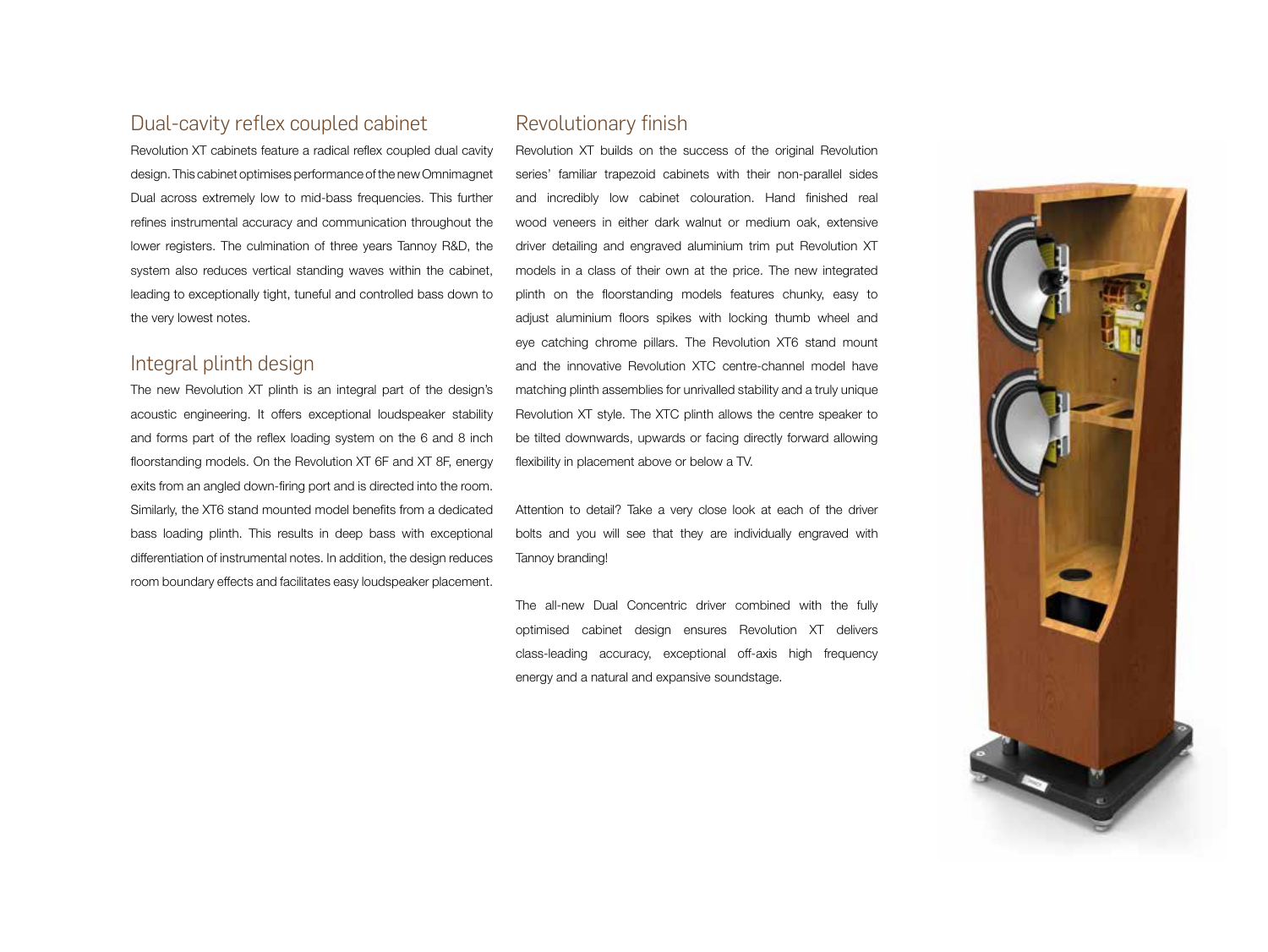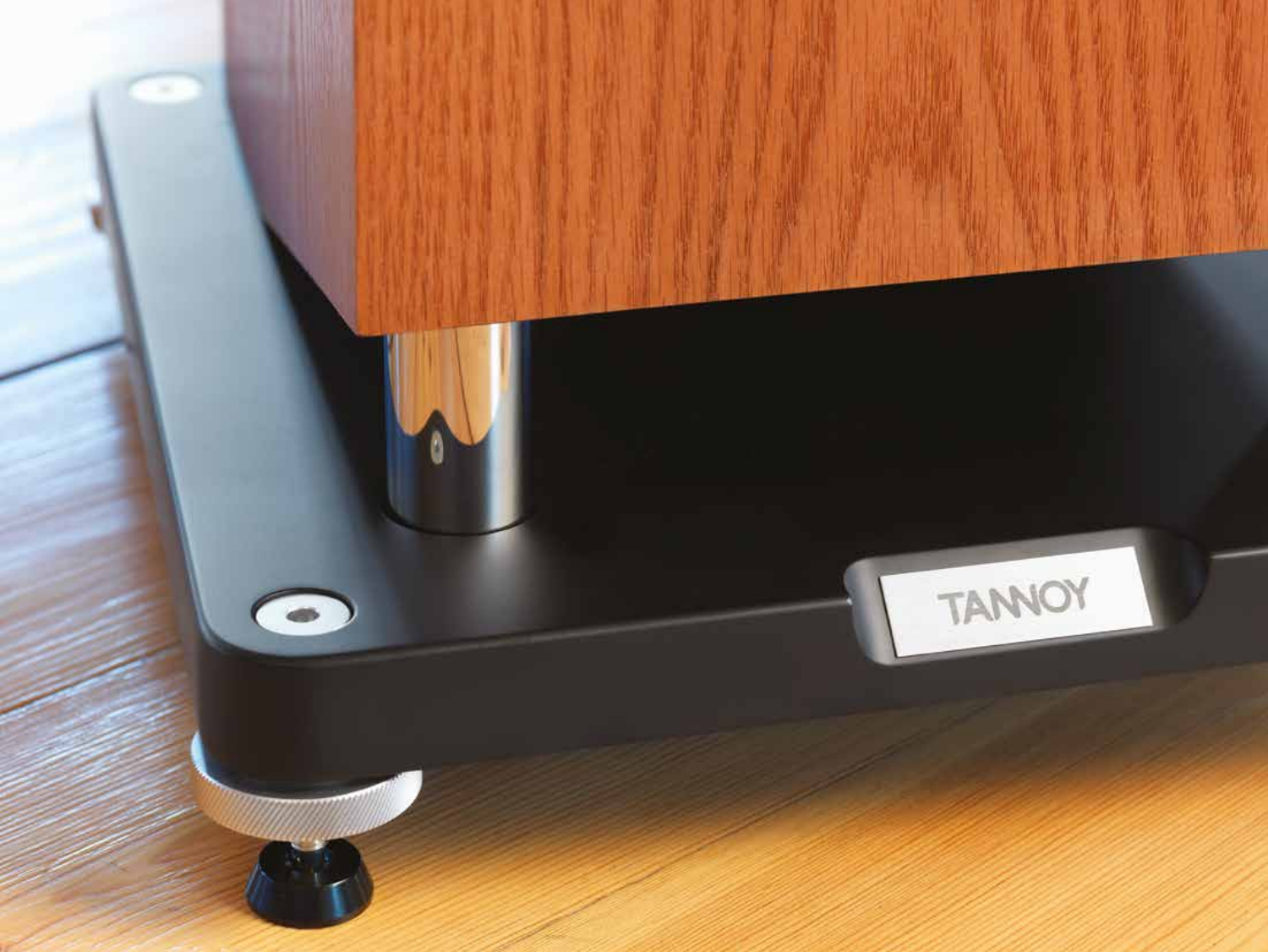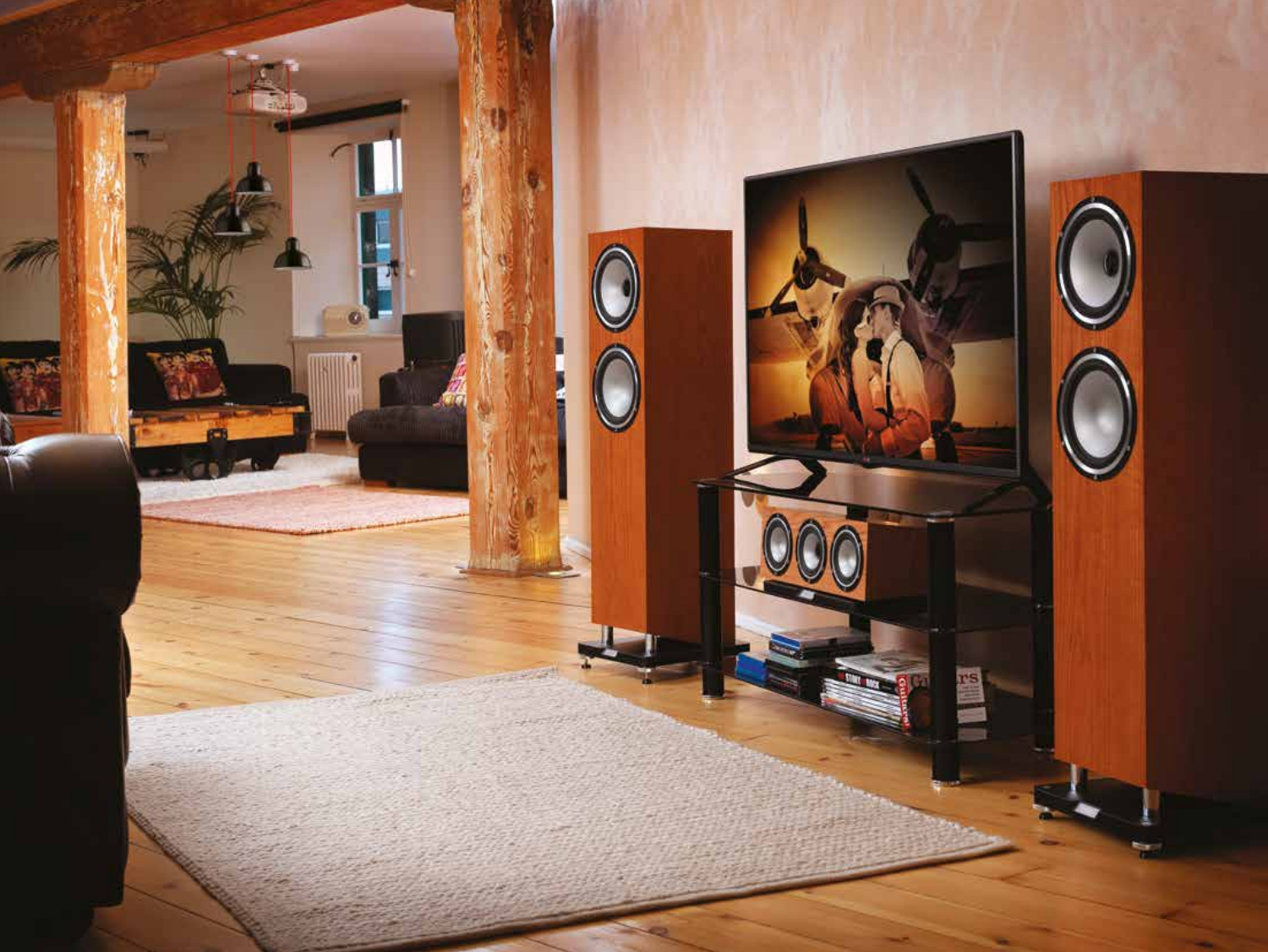# A true Revolution in loudspeaker design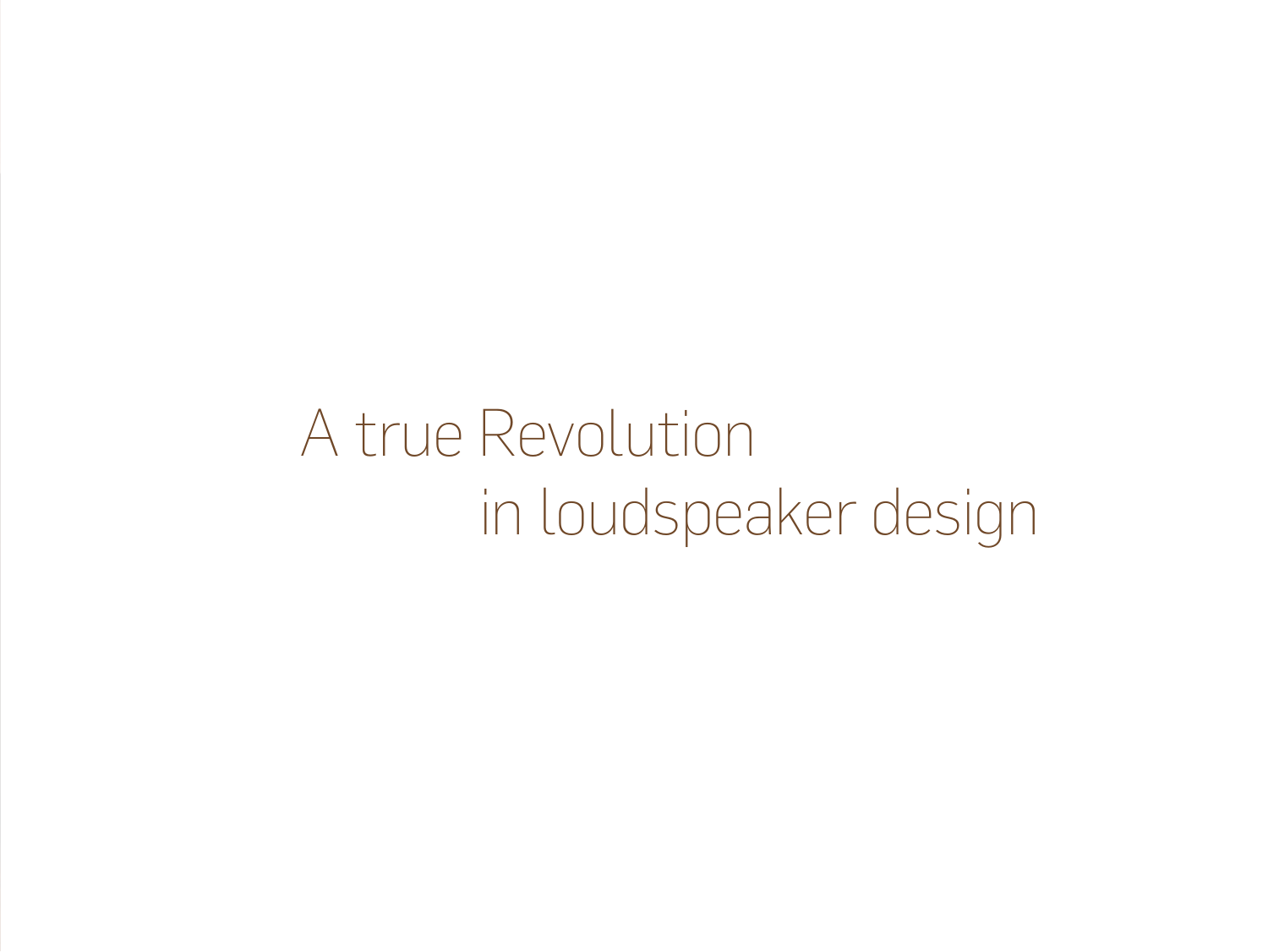## **Specifications**

DRIVE UNITS

**CROSSOVER** 

**CONSTRUCTION** 

incl. plinth

Dimensions (H x W x D)

| <b>VT C</b> |  |
|-------------|--|

PERFORMANCE CONTROLLED THE REVOLUTION XT 6 REVOLUTION XT 6 REVOLUTION XT 8F REVOLUTION XT 8F REVOLUTION XT 8F

| <b>Recommended amplifier power (watt RMS)</b>           | $25 - 120$     | $25 - 150$     | $25 - 200$     |
|---------------------------------------------------------|----------------|----------------|----------------|
| <b>Continuous power handling (watt RMS)</b>             | 60             | 75             | 100            |
| Peak power handling (watt)                              | 240            | 300            | 400            |
| <b>Sensitivity</b> $(2.83 \text{ volt } @ 1 \text{ m})$ | 89 dB          | 90 dB          | 91 dB          |
| Nominal impedance (ohm)                                 | 8              | 8              | 8              |
| Frequency response (-6 dB)                              | 46 Hz - 32 kHz | 38 Hz - 32 kHz | 34 Hz - 32 kHz |

O<br>O

25 mm (1") Linear PEI dome with Torus Ogive Waveguide and Omnimagnet technology

150 mm (6") multi-fibre paper 44 mm (1.75") voice coil

Bass driver  $\blacksquare$  150 mm (6") multi-fibre paper pulp cone with rubber surround. 44 mm (1.75") edge wound voice coil

Passive low loss 2nd order low pass, 1st order high pass

**Enclosure type Enclosure type Downward ported reflex** Downward ported reflex **Downward ported twin cavity Downward ported twin cavity** coupled reflex

**Volume** 10.8 l (0.38 cu. ft.) 30.7 l (1.08 cu. ft.) 30.7 l (1.08 cu. ft.) 48.8 l (1.72 cu. ft.)

1005 x 269 x 317 mm (39.6 x 10.6 x 12.5")

Dark Walnut Medium Oak

| $\sim$ |  |  |
|--------|--|--|
| 400    |  |  |
| 91 dB  |  |  |
| 8      |  |  |

25 mm (1") Linear PEI dome with Torus Ogive Waveguide and Omnimagnet technology

200 mm (8") multi-fibre paper 44 mm (1.75") voice coil

200 mm (8") multi-fibre paper pulp cone with rubber surround. 44 mm (1.75") edge wound voice coil

Crossover frequency 250 Hz & 1.8 kHz 250 Hz & 1.8 kHz 250 Hz & 1.8 kHz 250 Hz & 1.8 kHz 250 Hz & 1.8 kHz

Passive low loss 2nd order low pass, 1st order high pass

Downward ported twin cavity coupled reflex

1080 x 317 x 345 mm (42.5 x 12.5 x 13.6")

Net weight 19.9 kg (43.9 lbs) 7.5 kg (16.4 lbs) 16.3 kg (35.9 lbs) 16.3 kg (35.9 lbs) 19.9 kg (43.9 lbs)

Dark Walnut Medium Oak



Torus Ogive Waveguide and Omnimagnet technology

44 mm (1.75") voice coil

400.5 x 221 x 302 mm (15.8 x 8.7 x 11.9")

Medium Oak

2nd order low pass, 1st order high pass

**Dual Concentric high frequency** 25 mm (1") Linear PEI dome with

**Dual Concentric low frequency** 150 mm (6") multi-fibre paper

**Crossover type Constant Crossover type Accord Crossover type Accord Passive low loss** 

Finish Dark Walnut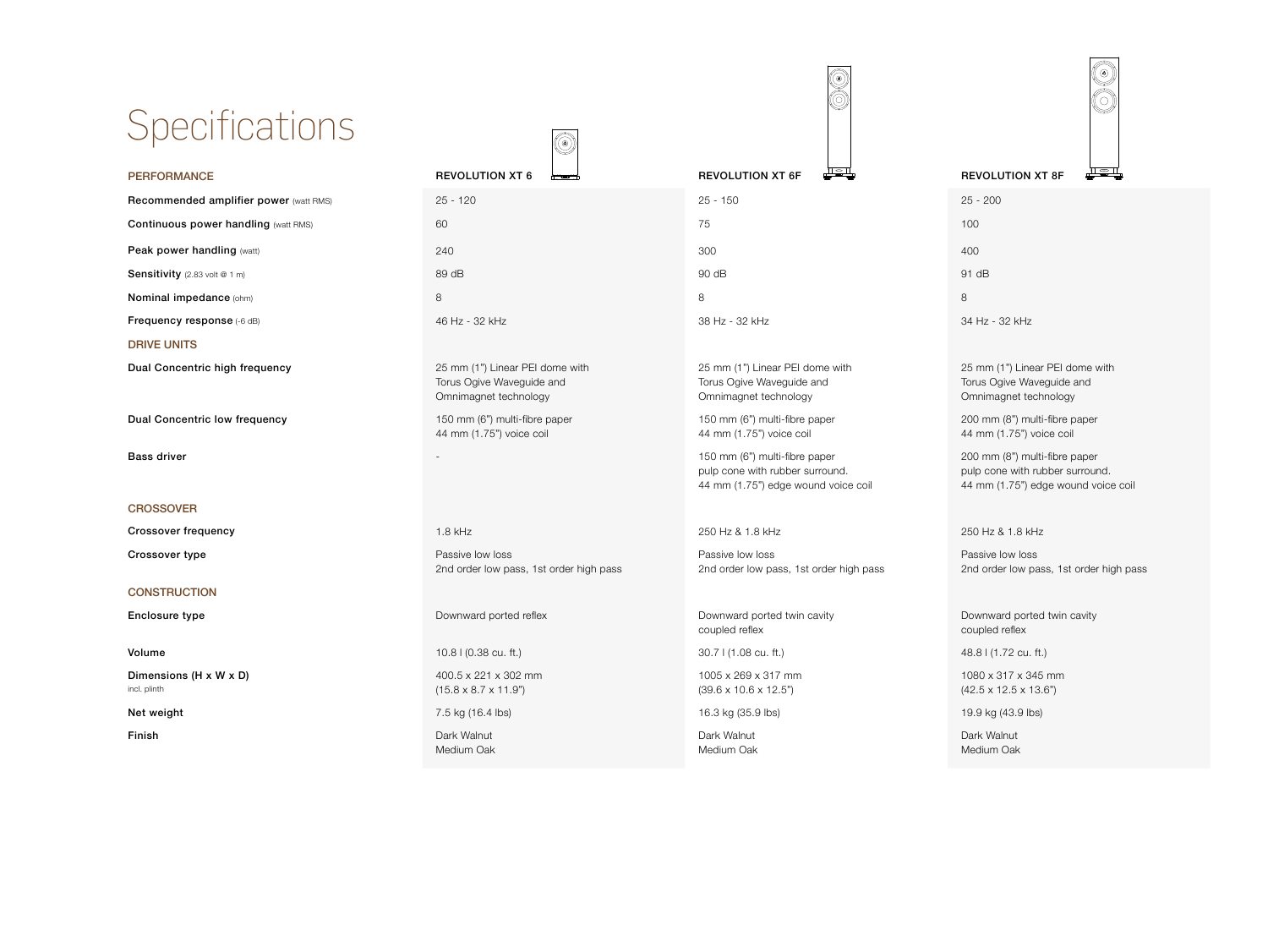## $\circledcirc$



| <b>PERFORMANCE</b>                     | <b>REVOLUTION XT Mini</b><br>$\sim$                                                      | <b>REVOLUTION XT C</b>                                                                                      |
|----------------------------------------|------------------------------------------------------------------------------------------|-------------------------------------------------------------------------------------------------------------|
| Recommended amplifier power (watt RMS) | $25 - 100$                                                                               | $25 - 120$                                                                                                  |
| Continuous power handling (watt RMS)   | 50                                                                                       | 60                                                                                                          |
| Peak power handling (watt)             | 200                                                                                      | 240                                                                                                         |
| Sensitivity (2.83 volt @ 1 m)          | 88 dB                                                                                    | 89 dB                                                                                                       |
| Nominal impedance (ohm)                | 8                                                                                        | 8                                                                                                           |
| Frequency response (-6 dB)             | 68 Hz - 52 kHz                                                                           | 62 Hz - 52 kHz                                                                                              |
| <b>DRIVE UNITS</b>                     |                                                                                          |                                                                                                             |
| Dual Concentric high frequency         | 20 mm (0.79") Linear PEI dome with<br>Torus Ogive Waveguide and<br>Omnimagnet technology | 20 mm (0.79") Linear PEI dome with<br>Torus Ogive Waveguide and<br>Omnimagnet technology                    |
| Dual Concentric low frequency          | 100 mm (4") multi-fibre paper<br>35 mm (1.38") voice coil                                | 100 mm (4") multi-fibre paper<br>35 mm (1.38") voice coil                                                   |
| <b>Bass driver</b>                     | $\overline{a}$                                                                           | 2 x 100 mm (4") multi-fibre paper<br>pulp cone with rubber surround.<br>35 mm (1.38") edge wound voice coil |
| <b>CROSSOVER</b>                       |                                                                                          |                                                                                                             |
| <b>Crossover frequency</b>             | 2.8 kHz                                                                                  | 2.8 kHz                                                                                                     |
| Crossover type                         | Passive low loss<br>2nd order low pass, 1st order high pass                              | Passive low loss<br>2nd order low pass, 1st order high pass                                                 |
| <b>CONSTRUCTION</b>                    |                                                                                          |                                                                                                             |
| <b>Enclosure type</b>                  | Rear ported reflex                                                                       | Rear ported reflex                                                                                          |
| Volume                                 | $3.4$ I (0.12 cu. ft.)                                                                   | 7.6   (0.27 cu. ft.)                                                                                        |
| Dimensions (H x W x D)<br>incl. plinth | 272.2 x 152 x 199.3 mm<br>$(10.7 \times 6.0 \times 7.8")$                                | 176.9 x 450 x 205.6 mm<br>$(7.0 \times 17.7 \times 8.1)$                                                    |
| Net weight                             | 3.7 kg (8.1 lbs)                                                                         | 7.9 kg (17.5 lbs)                                                                                           |
| Finish                                 | Dark Walnut<br>Medium Oak                                                                | Dark Walnut<br>Medium Oak                                                                                   |